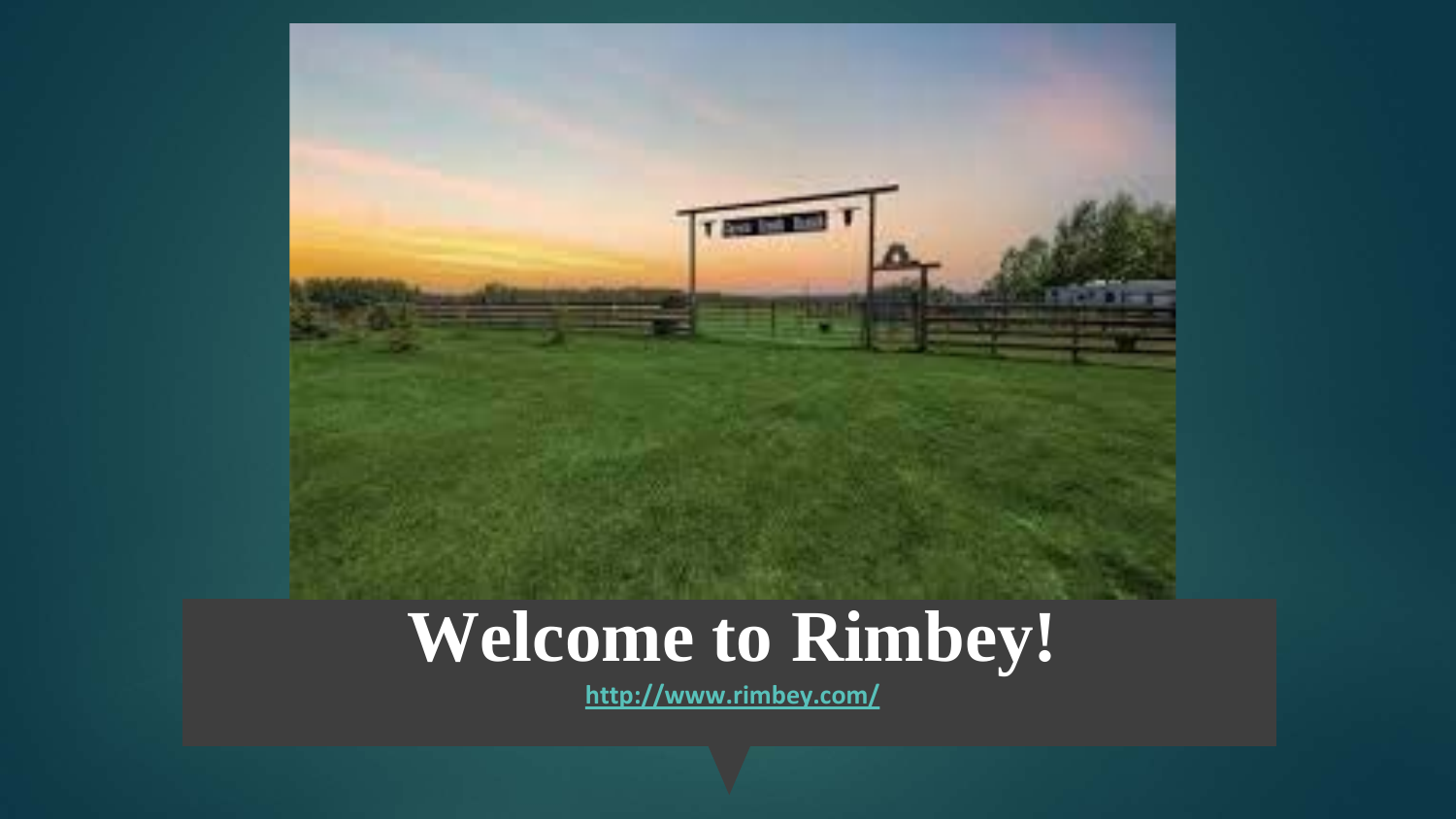## **Location**

#### $\triangleright$  143 km (1 % hrs) SW of Edmonton  $\geq$  62.3 km (44 mins) north of Red Deer



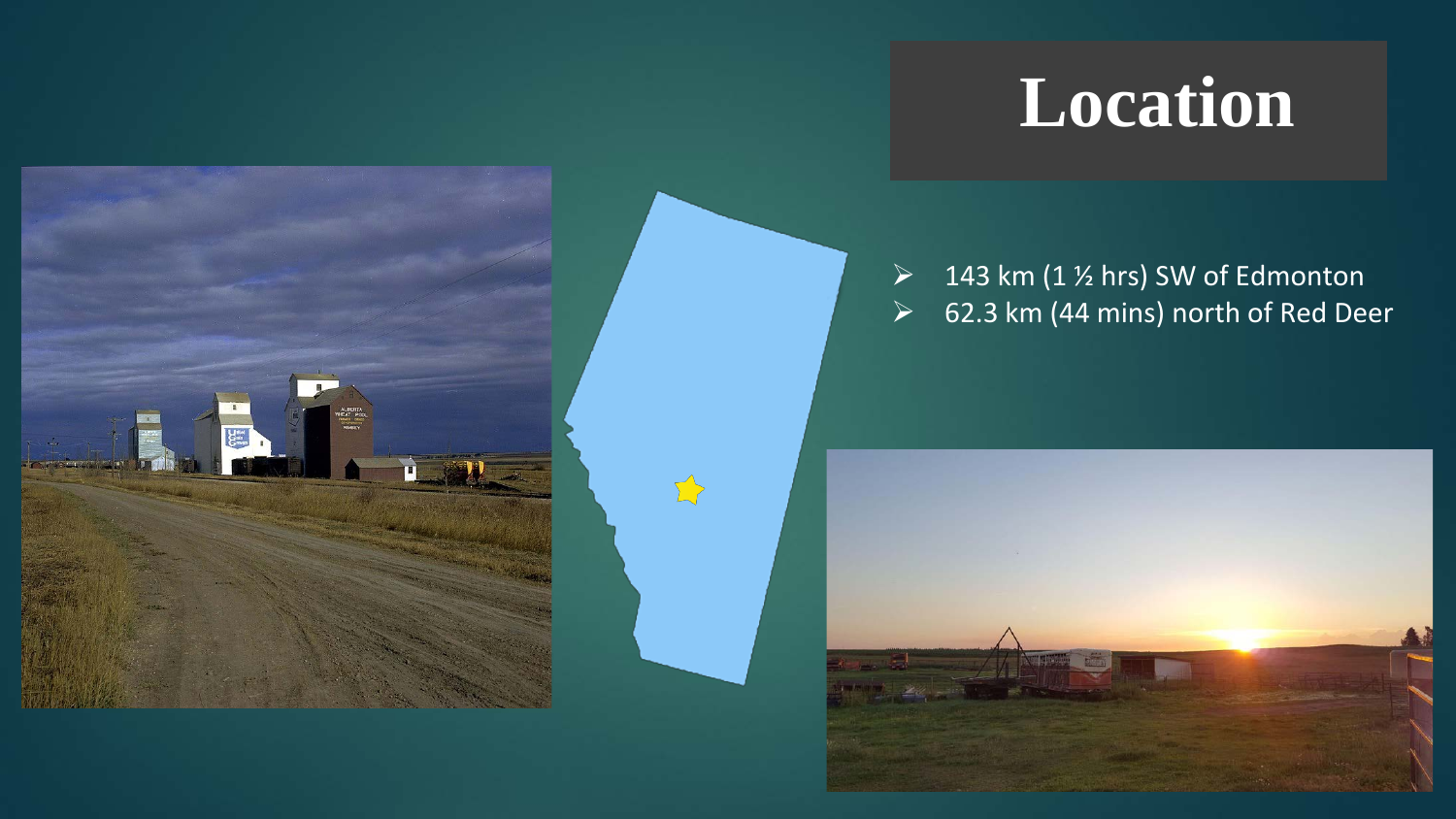

## **Town of Rimbey**

- $\triangleright$  Population: 2,567
- $\triangleright$  Median age: 45.6
- $\geq$  28.3% of population 65+
- $\triangleright$  Economic Base:
	- o Agriculture
	- o Oil & Natural Gas
- $\triangleright$  Originally named Kansas Ridge since many of the original settlers were from Kansas, USA but later named Rimbey after the 3 Rimbey brothers.
- $\triangleright$  Home of the Smithsonian International Truck Museum -world's largest collection of International Trucks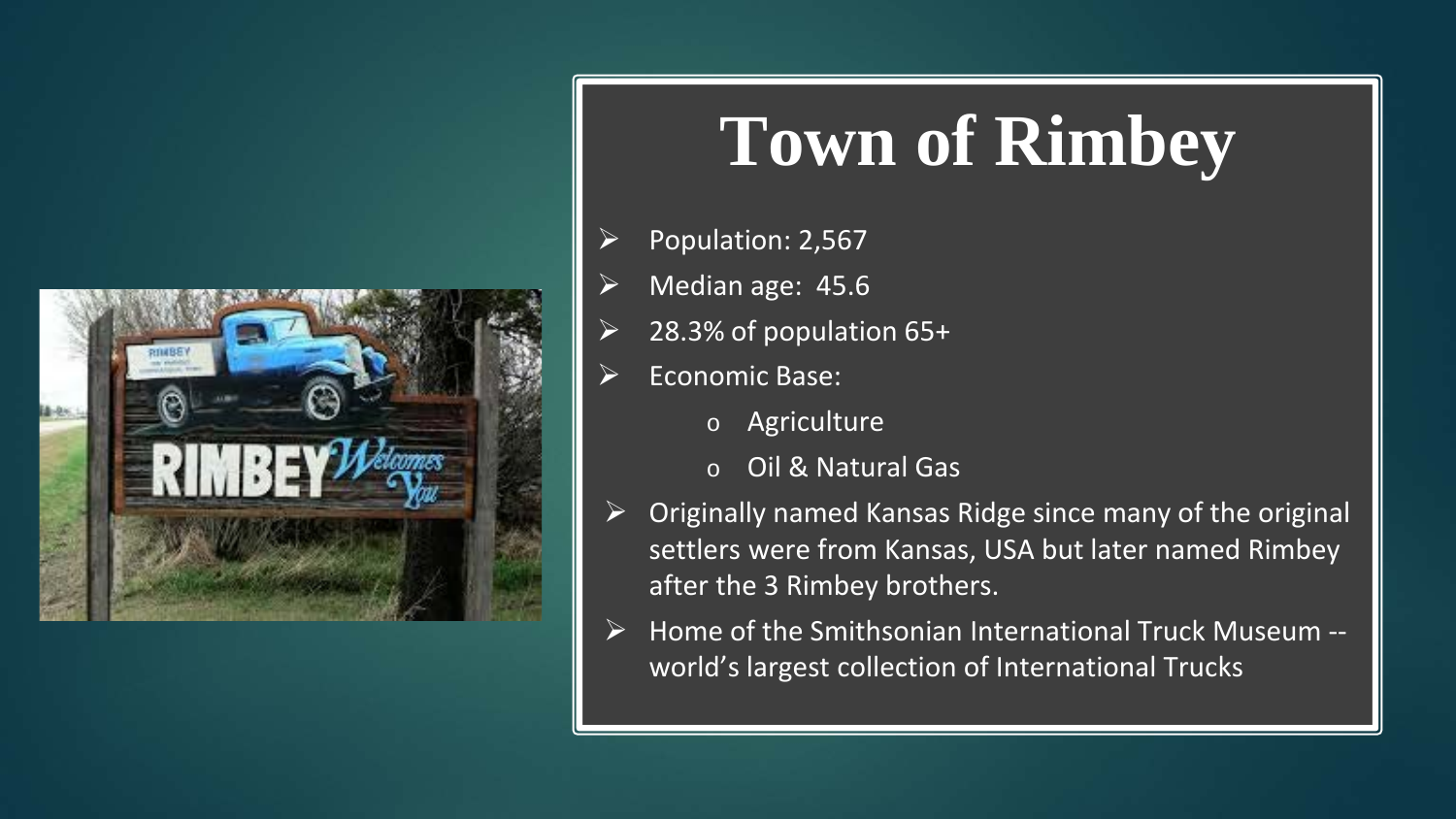#### **Ponoka County**



- $\triangleright$  Population: 9,806
- $\triangleright$  Median age: 43
- $\triangleright$  15.3% of population 65+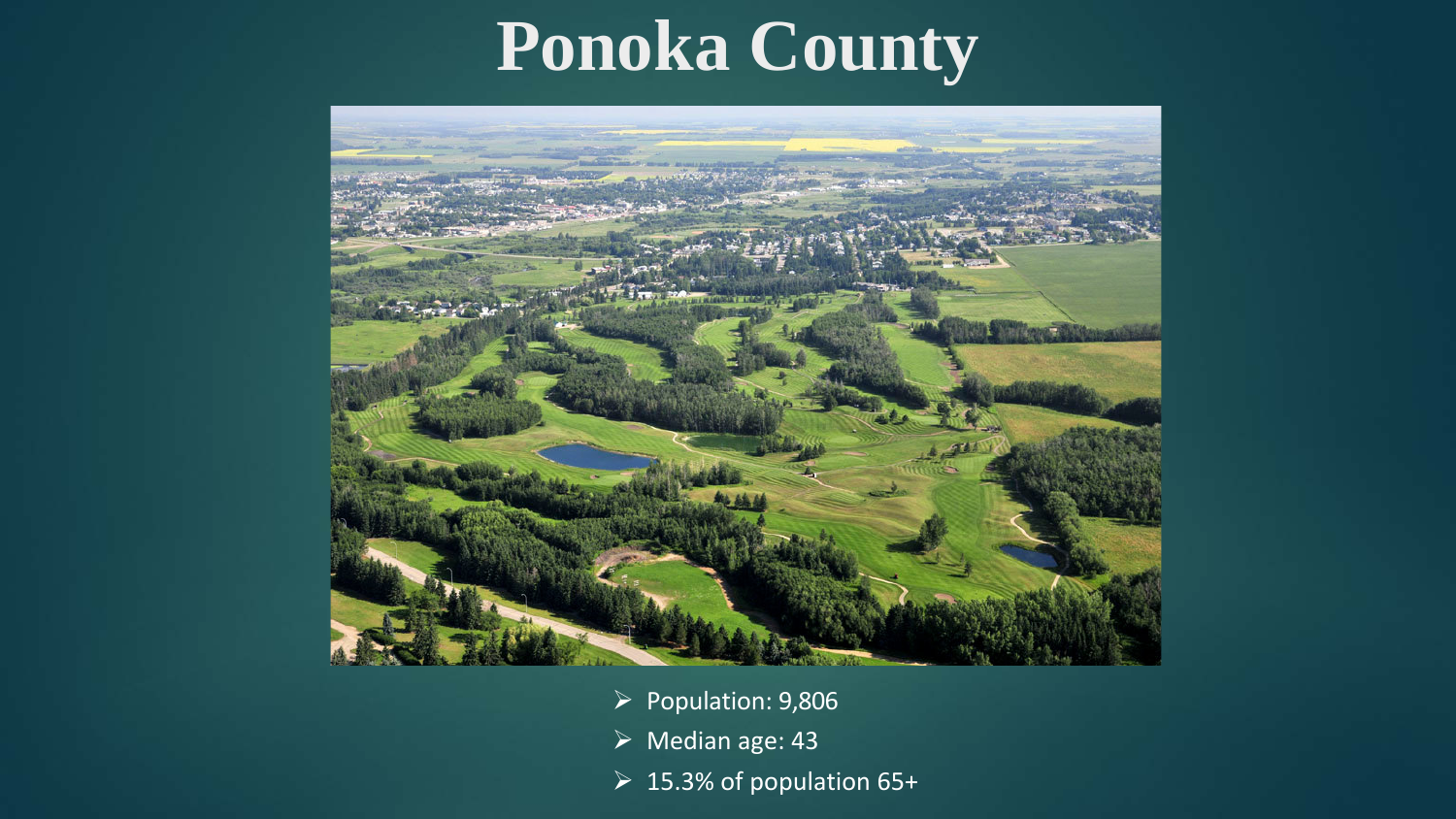

- > Pas-Ka-Poo Park (historical village site)
- $\triangleright$  Beatty House
- $\triangleright$  Rimbey Aquatic
- $\triangleright$  Peter Loughheed Community Centre
- Vern Poffenroth Memorial Arena
- $\triangleright$  Curling
- $\triangleright$  Rimbey Rodeo
- $\triangleright$  Farmer's market

## **Recreation**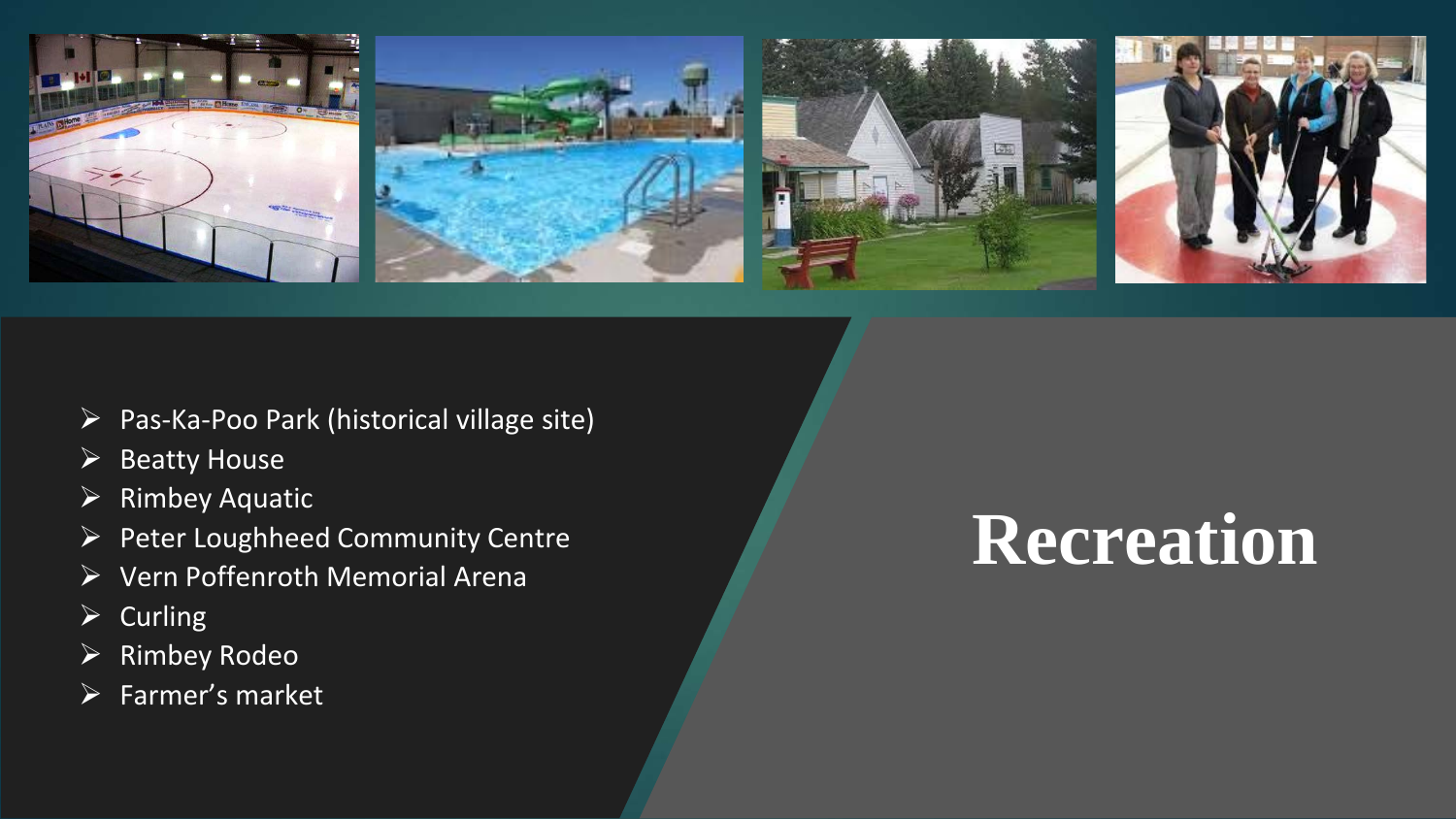## **Rimbey Hospital & Care Centre**

5228 50 Ave Rimbey, AB T0C 2J0 (403) 843-2271

- $\geq$  24-Hour active emergency
- 23 Active treatment beds
- $\geq$  85 Long term care beds
- $\triangleright$  Laboratory
- $\triangleright$  Community health services
- $\triangleright$  Family counselling
- $\triangleright$  Mental health services
- $\triangleright$  Home care